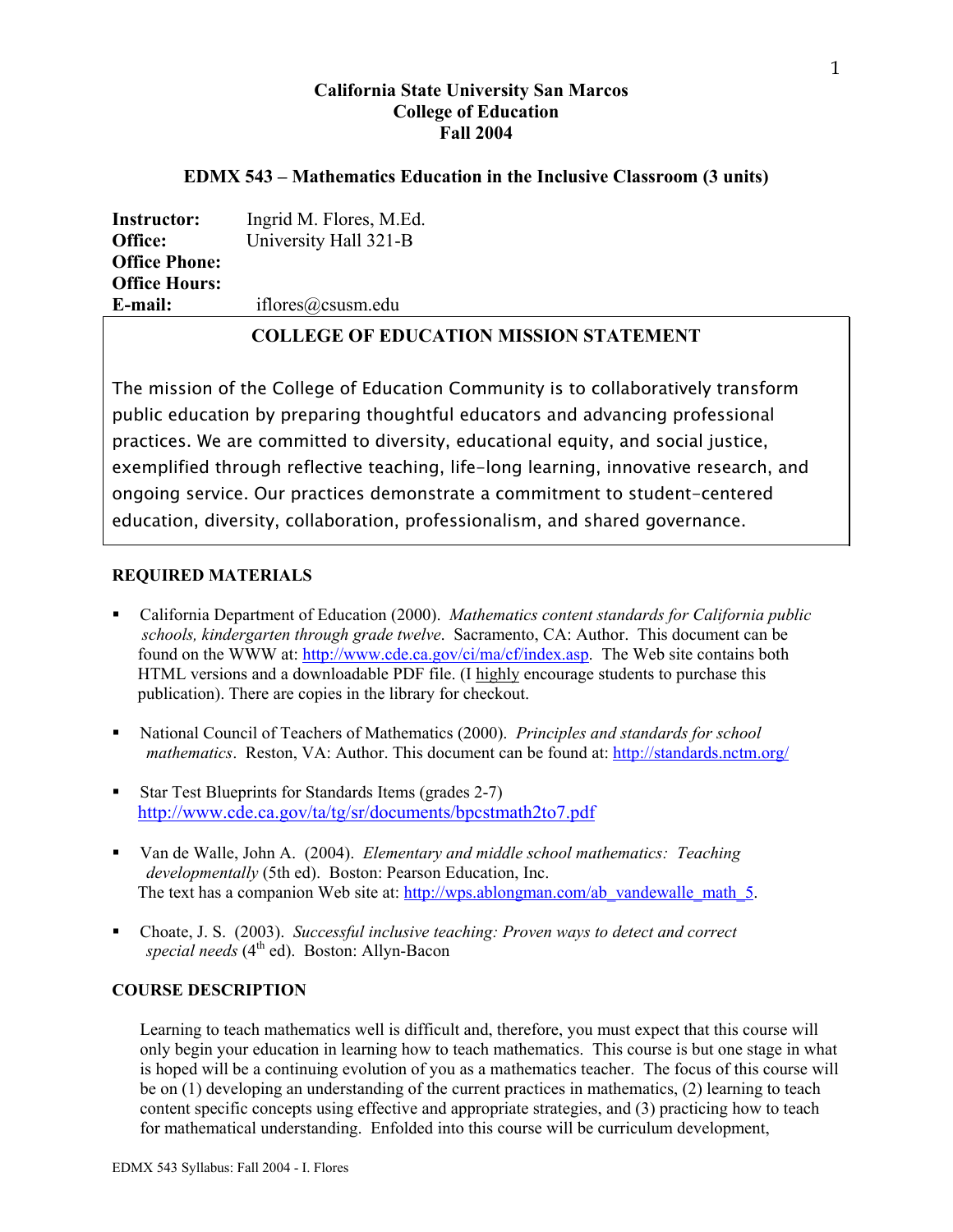developing an understanding of children's content specific thinking, creating a classroom environment that promotes the investigation and growth of mathematical ideas, and developing strategies to ensure the success of all students in multi-cultural settings.

#### **Standards Alignment:**

The course objectives, assignments, and assessments have been aligned with the CTC standards for Multiple Subjects Credential. The following standards are a primary emphasis in this course:

- **Standard 3**: Relationship between Theory and Practice
- **Standard 4:** Pedagogical Thought and Reflective Practice
- **Standard 5:** Equity, Diversity and Access to the Core Curriculum for All Children
- **Standard 8A:** Pedagogical Preparation for Subject-Specific Content Instruction by MS Candidates (Mathematics)

### **Teacher Performance Expectation (TPE) Competencies:**

This course is designed to help teachers seeking the Multiple Subjects Credential to develop the skills, knowledge, and attitudes necessary to assist schools and district in implementing an effective program for all students. The successful candidate will be able to merge theory and practice in order to realize a comprehensive and extensive educational program for all students. The following TPE's are addressed in this course:

### **Primary Emphasis**:

• TPE 1a-Subject Specific Pedagogical Skills for MS Teaching (Mathematics)

### **Secondary Emphases**:

- TPE 2-Monitoring Student Learning During Instruction
- TPE 3-Interpretation and Use of Assessments
- TPE 4-Making Content Accessible
- TPE 5-Student Engagement
- TPE 6a-Developmentally Appropriate Practices in Grades K-3
- TPE 6b-Developmentally Appropriate Practices in Grades 4-8
- TPE 6d- Developmentally Appropriate Teaching Practices for Special Education: Teaching the Special Education Population in the General Education Environment
- TPE 7-Teaching English Learners
- TPE 8-Learning About Students
- TPE 9-Instructional Planning
- TPE 10-Instructional Time
- TPE 11-Social Environment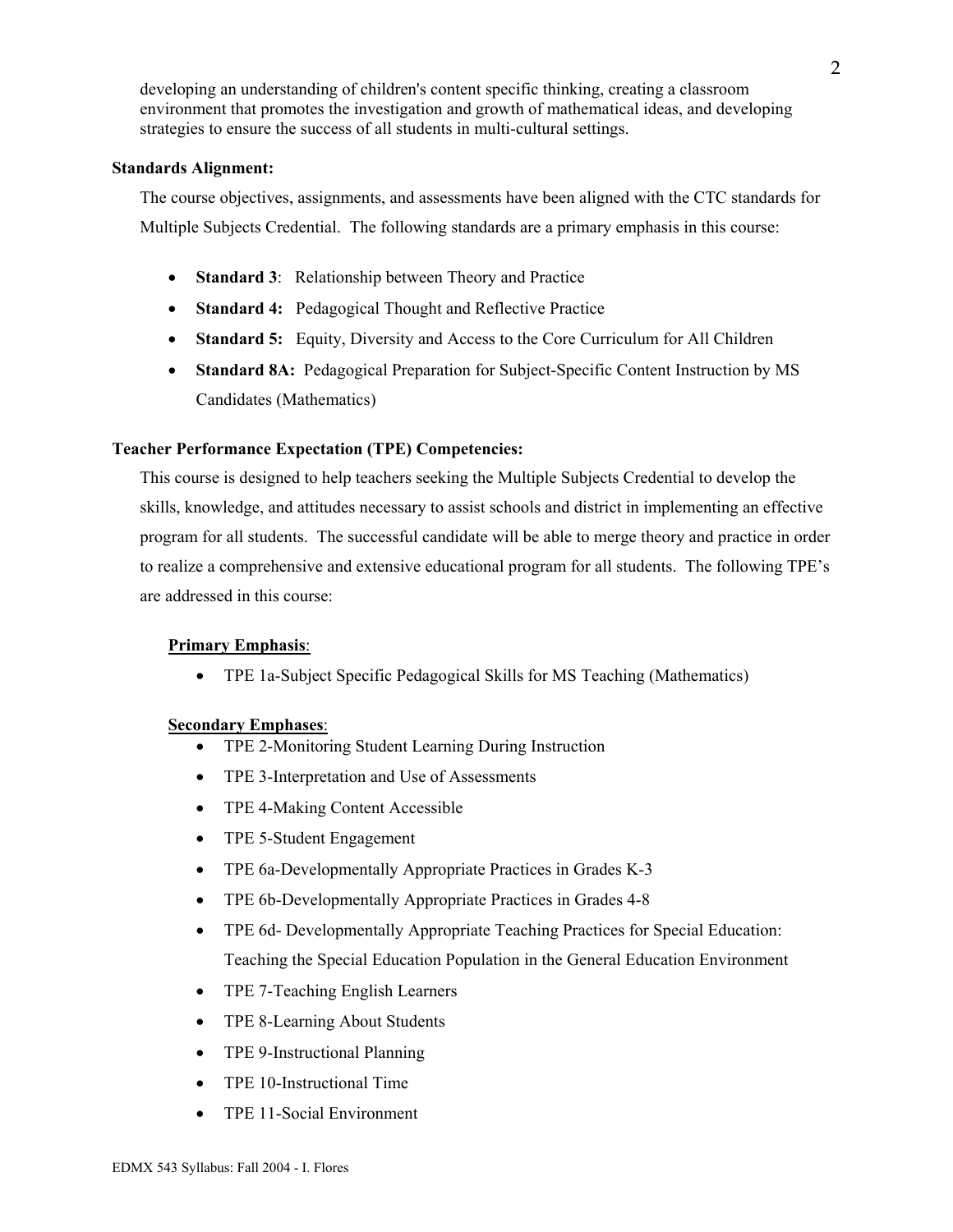- TPE 13-Professional Growth
- TPE 14-Educational Technology in Teaching and Learning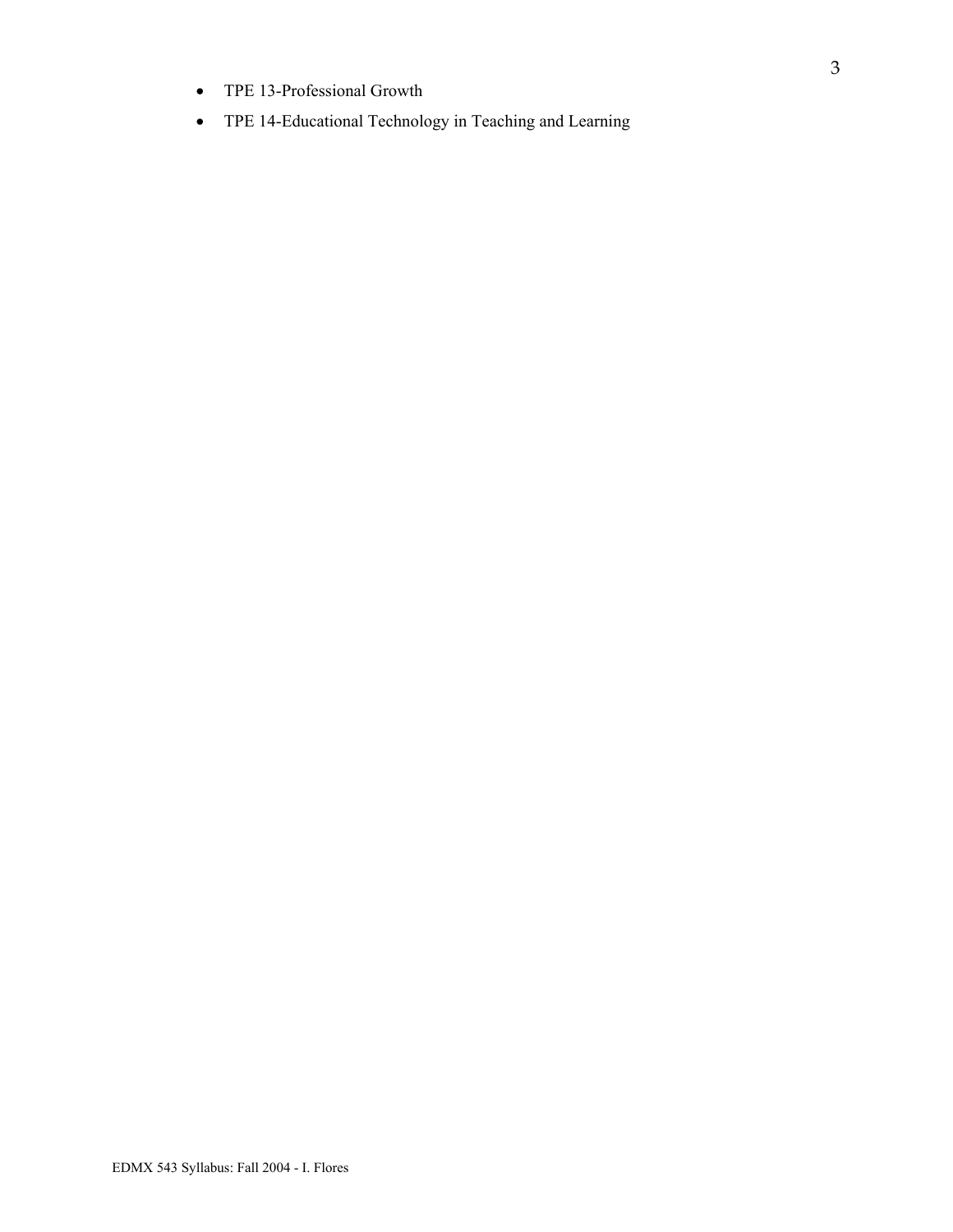#### **ASSIGNMENTS**

Detailed assignment sheets and scoring rubrics (course packet) will be provided electronically to each student for all written assignments below. The course calendar/topics schedule is attached to this syllabus.

#### **Reading Reflections**

**(15%)** - Each week students will write a "meaningful" reflection on the material assigned to be read for that week. These reflections should be one page in length (use an "11" font, line spacing of 1.5, with **only**  your name and class session number as a heading), and should clearly articulate your thoughts **on the assigned readings** and how you might **specifically apply** what you learned from the articles as a teacher in the classroom. Please do not repeat verbatim from the readings. **Other assignments may be given that will substitute the written reflection but not the reading assignment.** These will require more than 1 page in length.

#### **Student Interviews (Critical Assessment Task – CATs)**

**(15%)** - You and one of your classmates will conduct two different student interviews based on questions provided in class. For each interview, you will pose mathematical problems to any one student at a predetermined grade level. The purpose is to get you to begin thinking about students' mathematical understanding, to learn how to effectively pose questions and interpret the meaning of students' answers, and to provide you with an opportunity to interact with students.

#### **Mathematical Resources & Lesson (Critical Assessment Task – CATs)**

**(30%) –** You will first compile resources on a predetermined mathematical topic (15%) and then design a lesson that you will present and videotape in an elementary class (15%). The purpose of this activity is to help you learn how to design effective mathematical activities, to provide you with an opportunity to begin compiling mathematical resources, and to provide an opportunity for you to practice teaching mathematics in an authentic classroom setting.

#### **Lesson Plan Multidisciplinary Magic**

Students who wish to "go the extra mile" and integrate assignments within their methods courses this semester are encouraged to do so. For example, in math you will be creating a lesson plan. If an assignment in science or social studies can be completed meeting objectives for both disciplines, it will be received with a welcome acceptance! Please note that you would be wise to consult with instructors with your idea to ensure that the integration of subjects is complete and meets the criteria for both disciplines.

### **Curriculum Assignment (Critical Assessment Task – CATs)**

**(20%) –** Students will review the mathematics curriculum currently being used in your classroom (e.g., a textbook) at one grade level and write a short paper that investigates the curriculum alignment with the CA Content Standards and current high stakes assessments. Students will also provide their general thoughts and concerns related to the curriculum (e.g., how the curriculum might need to be altered to make strong connections between mathematical concepts and procedures).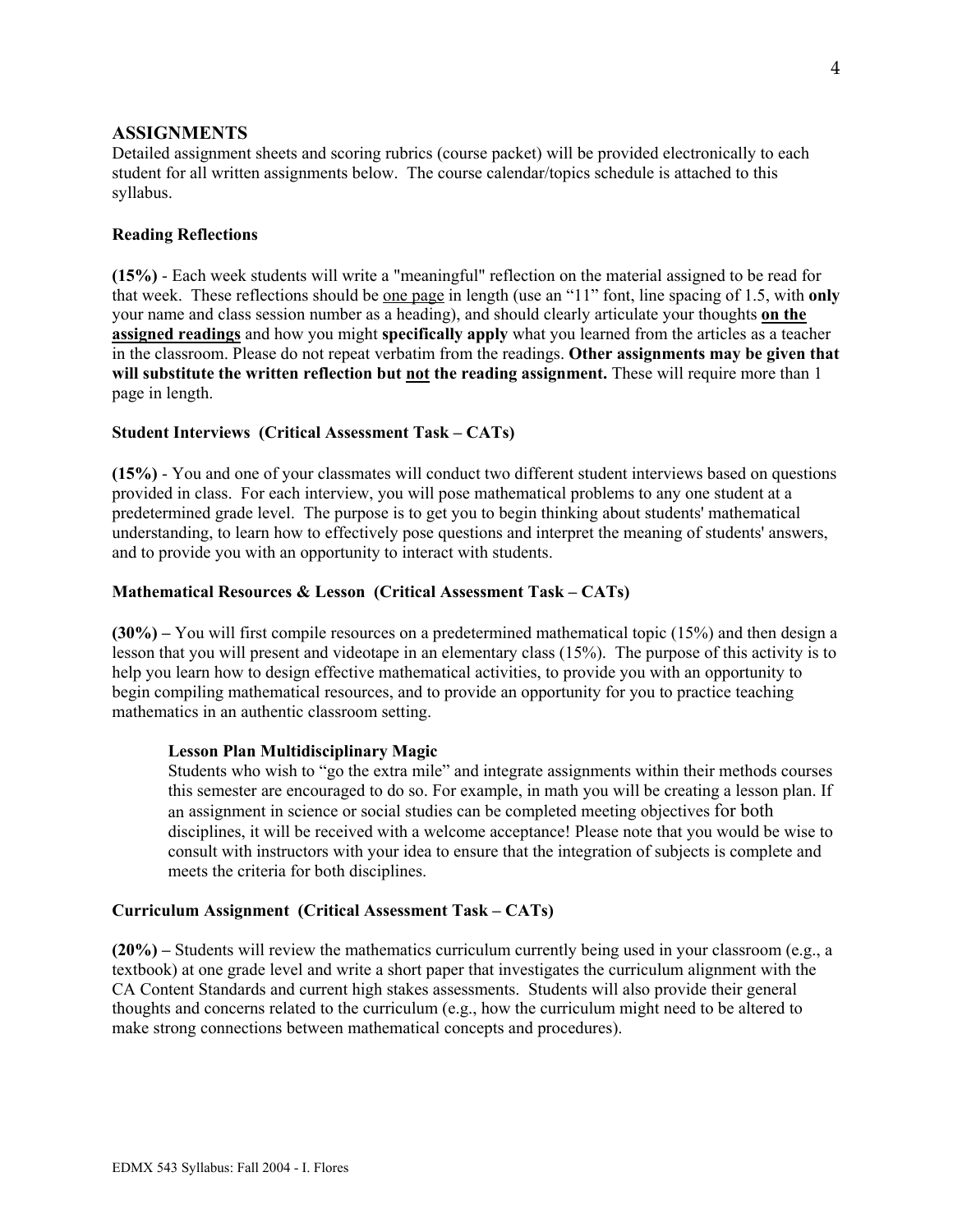#### **Mock Interview Assignment:**

**(10%) -** Imagine you are at a job interview, and were just asked: "How will you teach math in your classroom?" Knowing how to teach and structure learning in math, and then being able to express your understanding can be two different abilities. In order to help you eloquently articulate the knowledge you have gained thorough this course as well as enhance your educational philosophy, you will participate in a mock interview. Be prepared to describe at least five (5) of the most important concepts or ideas you have learned in EDMS 543. It is suggested that you have quotes from the readings and other relevant course material to support your responses.

#### **Active Participation and Collaboration**

 **(10%) -** Defined as actively engaging and contributing in all class discussions and activities, students will be evaluated daily. A positive attitude is an important component for establishing the definition for active participation and collaboration. In addition, the student will be expected to exhibit professional behavior and demeanor at all times.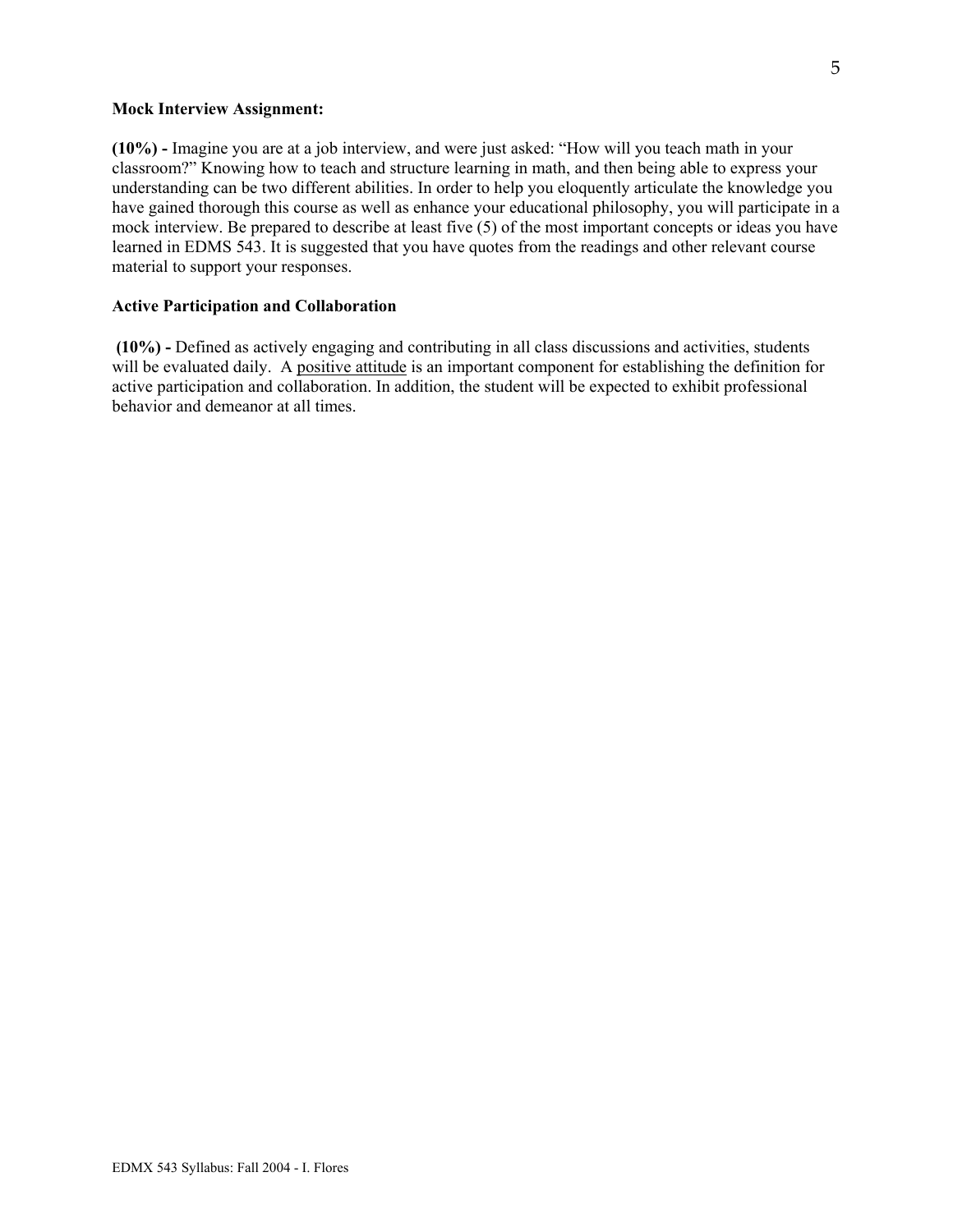### **INFUSED COMPETENCIES**

#### **CLAD**

In 1992, the College of Education voted to infuse Cross-cultural, Language and Academic Development (CLAD) competencies across the curriculum. The CLAD competencies are attached to the syllabus and the competencies covered in this course are highlighted.

### **Authorization to Teach English Learners**

This credential program has been specifically designed to prepare teachers for the diversity of languages often encountered in California public school classrooms. The authorization to teach English learners is met through the infusion of content and experiences within the credential program, as well as additional coursework. Students successfully completing this program receive a credential with authorization to teach English learners

#### **Special Education**

Consistent with the intent to offer a seamless teaching credential in the College of Education, this course will demonstrate the collaborative infusion of special education competencies that reflect inclusive educational practices.

#### **Technology**

This course infuses technology competencies to prepare our candidates to use technologies, emphasizing their use in both teaching practice and student learning.

#### **Visual and Performing Arts**

This course infuses the visual and performing arts in order to prepare our candidates with the skills to integrate the arts in their teaching. The Visual and Performing Arts Content Standards for California Public Schools (http://www.cde.ca.gov/cdepress/standards-pdfs/visual-performing-arts.pdf) describe what every student should know and be able to do in the visual and performing arts, pre-kindergarten through grade 12 in five strands: artistic perception; creative expression; historical and cultural context; aesthetic valuing; and connections, relationships and applications.

#### **ATTENDANCE POLICY**

The attendance policy of the College of Education: Due to the dynamic and interactive nature of courses in the COE, all students are expected to attend all classes and participate actively. At a minimum, students must attend more than 80% of class time, or s/he may not receive a passing grade for the course at the discretion of the instructor. Individual instructors may adopt more stringent attendance requirements. Should the student have extenuating circumstances, s/he shouldcontact the instructor as soon as possible. If possible, please discuss with me any extenuating circumstances that will cause you to miss class prior to your absence.

For this class, if you are absent 1 day, your highest possible grade is a B. If you are absent more than 1 day, your highest possible grade is a C, which means that you will not pass the course. Late arrivals and early departures will affect your final grade. Absences do not change assignment due dates. Late assignments will receive a reduction in points for each day late.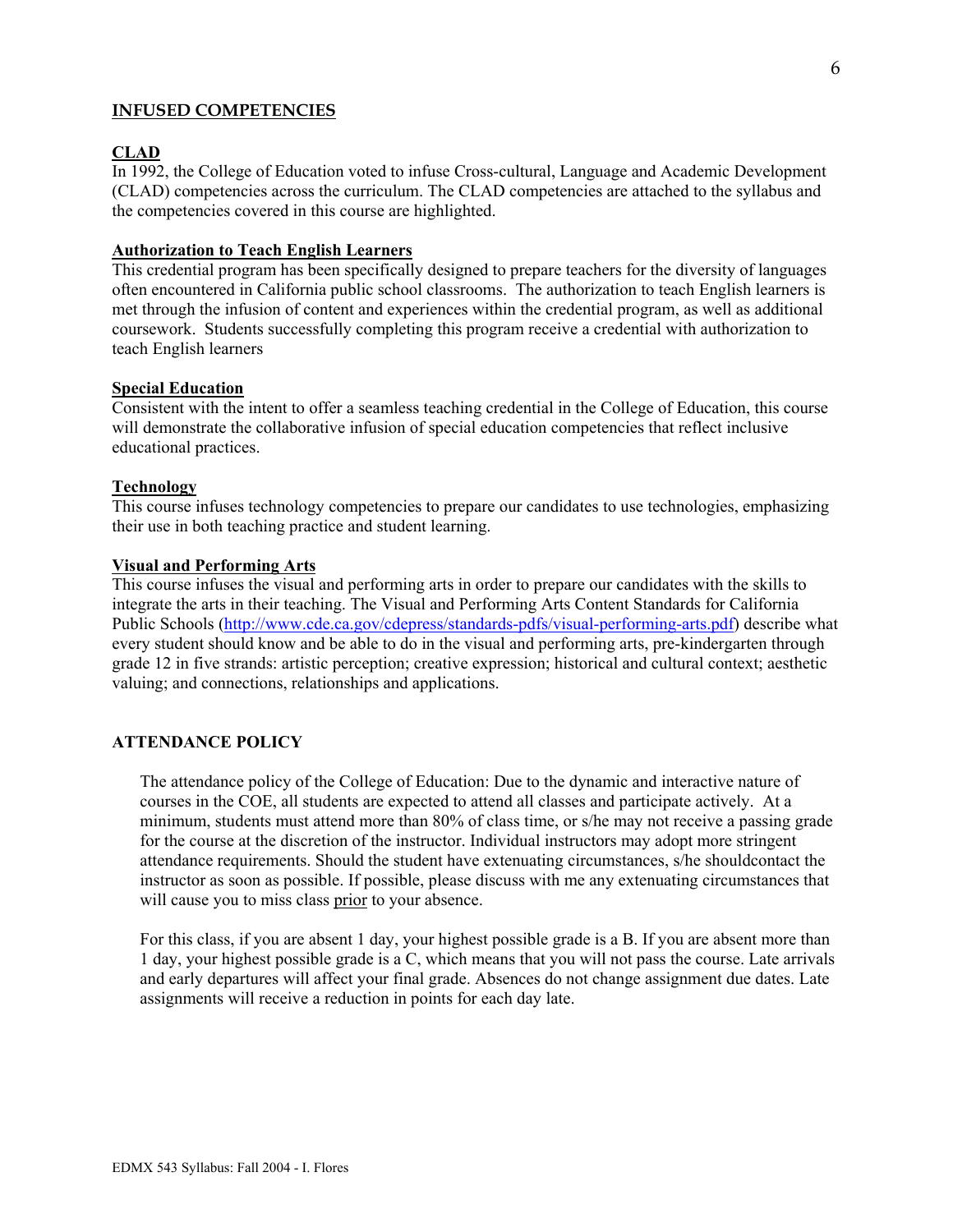### **PLAGIARISM AND CHEATING**

Plagiarism is presenting the words or ideas of others as your own. Please be sure to read and understand the university policy on plagiarism (found in the Academic Regulations and CSUSM Policies in the General Catalogue), as it will be strictly enforced. Academic dishonestly will not be tolerated, and will result in a failing grade for this course and will be reported to the University.

#### **Person-First Language**

 Use "person-first" language in al written and oral assignments and discussions (e.g., "student with autism" rather than "autistic student".

#### **Students with Disabilities Requiring Reasonable Accommodations**

 Students are approved for services through the Disabled Student Services Office (DSS). This office is located in Craven Hall 5205 and can be contacted by phone (760) 750-4905, or TTY (760) 750- 4909. Students authorized by DSS to receive reasonable accommodations should meet with their instructor during office hours or, in order to ensure confidentiality, in a more private setting.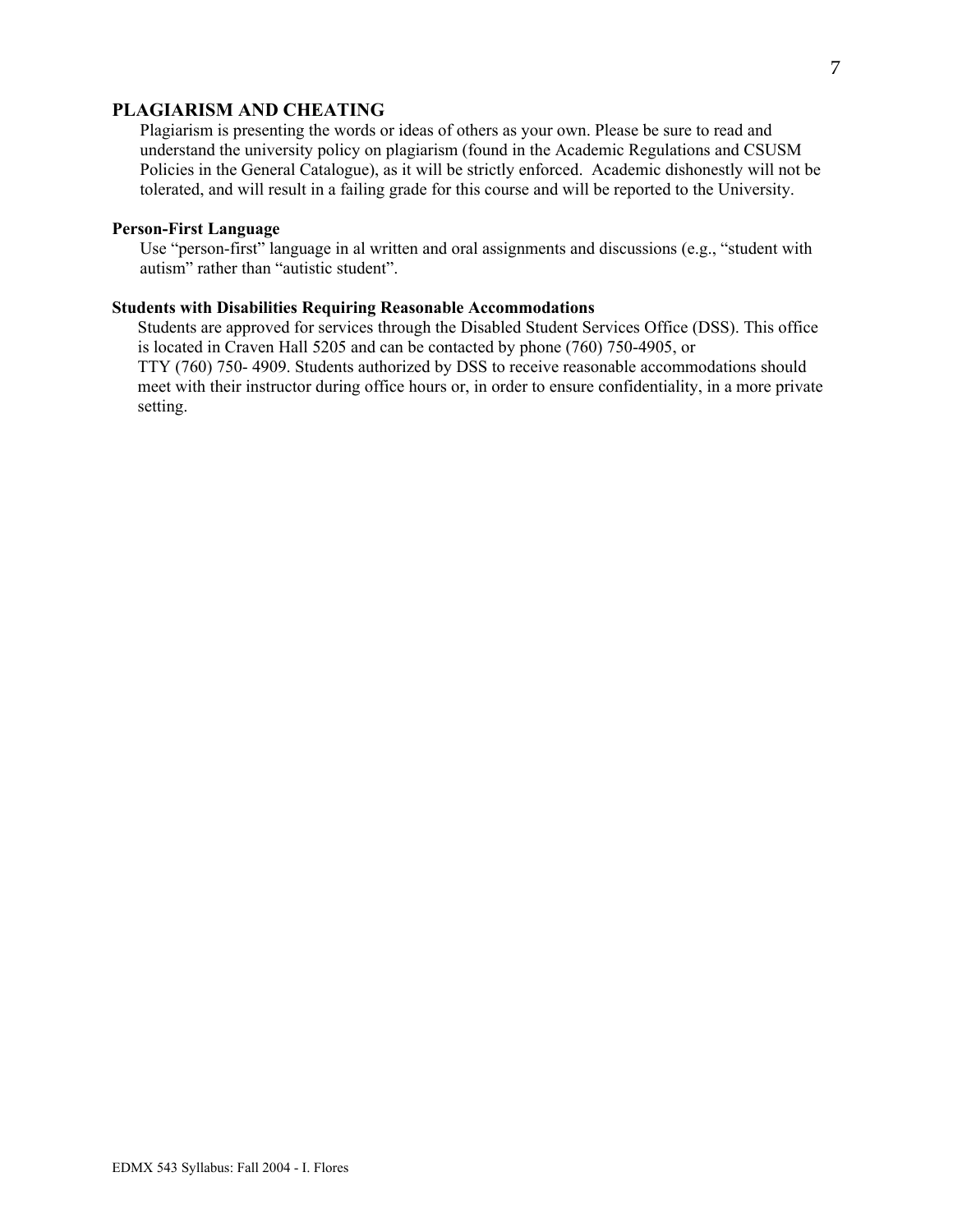**GRADING SCALE:** Grades for this course will be based on the following grading scale:

 A.................. .. 93% - 100 % A-……………90% - 92% B+…………. 88% - 89% B................... 83% - 87 % B-……….. … 80% - 82% C+…………. 78% - 79% C................… 73% - 77 % C-…………... 70% - 72%

# **Exemplary "A" Students:**

- Demonstrate serious commitment to their learning, making full use of the learning opportunities available and searching out the implications of their learning for future use.
- Complete all assignments thoroughly and thoughtfully toward the goal of developing in-depth math projects.
- **Make insightful connections between all assignments and their developing overall**  understanding of mathematical concepts; they continually question and examine concepts in a genuine spirit of inquiry.
- Students show a high level of achievement of course goals.

# **"B" Students:**

- Simply comply with the course requirements and expectations.
- Complete all assignments, usually thoroughly and thoughtfully.
- Usually connect assignments to their developing overall understanding of mathematical concepts; may be satisfied with accepting their learning as it is received without deeply examining concepts or seeking a higher level of understanding.
- Students show reasonable achievement of course goals.

# **"C" Students:**

- **•** Demonstrate an inconsistent level of compliance to course requirements and expectations.
- **Complete all assignments with limited thoroughness and thoughtfulness.**
- Make limited connections between assignments and their developing overall understanding of mathematical concepts; may not be open to examining concepts on a deeper level and may actually dismiss the importance of such inquiry.
- Attempt, but show limited progress in achieving course goals.

# **Remember! You are required to maintain a B average (3.0 GPA) in your teacher education courses to receive a teaching credential in the State of California.**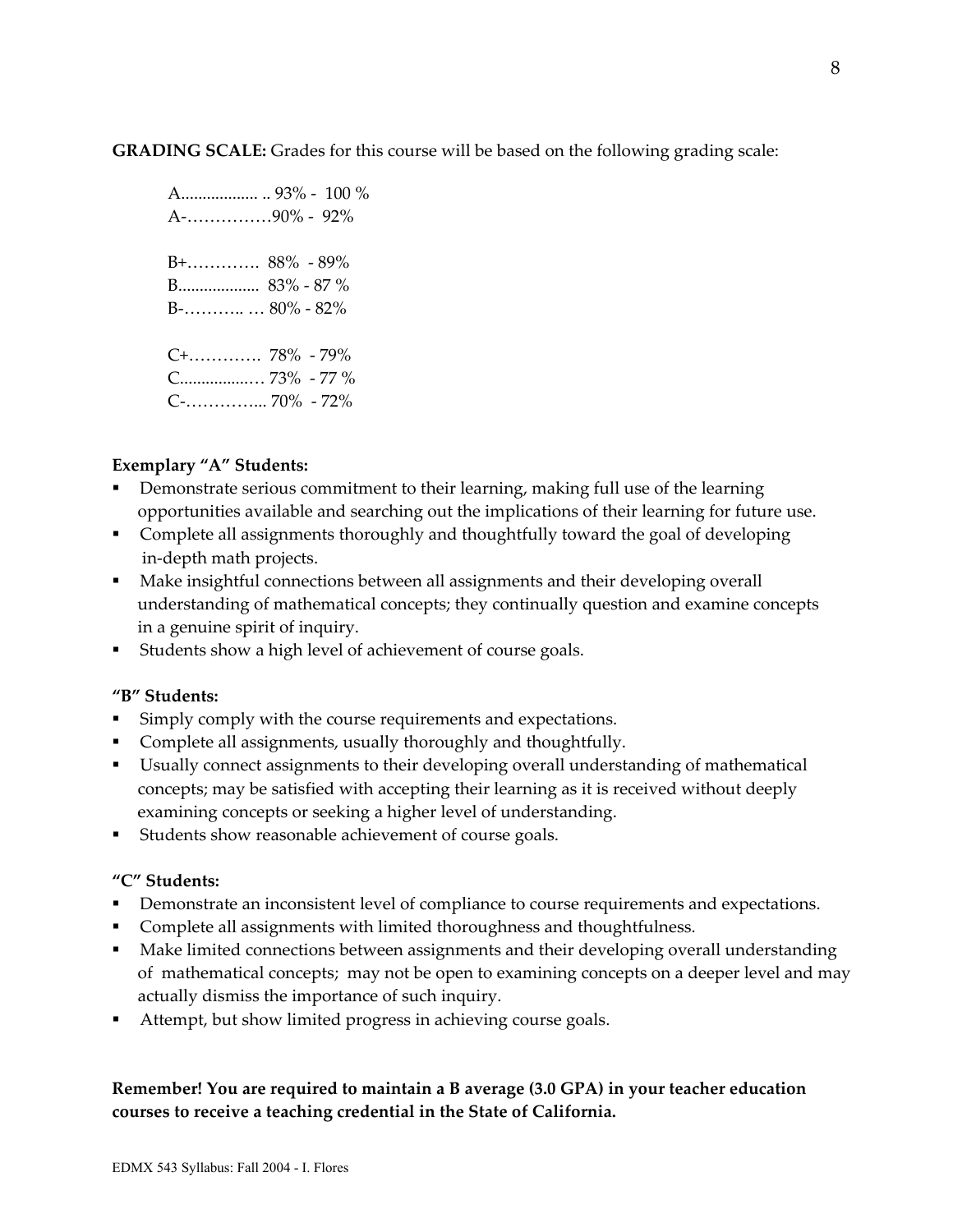### **PARTICIPATION, COLLABORATION, AND PROFESSIONALISM**

Students are expected to actively participate, collaborate, and demonstrate professionalism at all times.

### **Rubric for PCP: Participation, Collaboration and Professionalism**

|                                                                                                                                                                           | <b>Excellent</b>                                                                                                                                                                                                                                                                                                                                                                              | Acceptable                                                                                                                                                                                                                                                                          | Unacceptable                                                                                                                                                                                                                                                            |
|---------------------------------------------------------------------------------------------------------------------------------------------------------------------------|-----------------------------------------------------------------------------------------------------------------------------------------------------------------------------------------------------------------------------------------------------------------------------------------------------------------------------------------------------------------------------------------------|-------------------------------------------------------------------------------------------------------------------------------------------------------------------------------------------------------------------------------------------------------------------------------------|-------------------------------------------------------------------------------------------------------------------------------------------------------------------------------------------------------------------------------------------------------------------------|
| <b>Attitude</b><br>Do you show a positive<br>attitude toward class,<br>"the work" and<br>learning?                                                                        | Always displays a<br>positive attitude. May<br>offer constructive<br>criticism and include<br>alternatives that show<br>initiative.                                                                                                                                                                                                                                                           | Sometimes displays a<br>positive attitude. May<br>offer constructive criticism<br>and include alternatives<br>that show initiative.                                                                                                                                                 | Seldom has a positive<br>attitude. Often is critical.<br>Does not offer alternative<br>solutions to criticism.                                                                                                                                                          |
| Participation<br>Do you participate in<br>class discussions<br>productively, sharing you<br>knowledge and<br>understandings?                                              | Attends every class,<br>always on time and<br>well prepared, and<br>never leaves early.<br>Gives closest<br>attention to class<br>activities and<br>speakers.                                                                                                                                                                                                                                 | Attends every class, on<br>time and prepared, and<br>never leaves early. Gives<br>most attention to class<br>activities and speakers.                                                                                                                                               | Is not always ready when<br>class time begins.<br>Doesn't give full attention<br>in class; sometimes talks<br>when others are speaking.                                                                                                                                 |
| <b>Professionalism</b><br>Do you exhibit<br>professional behavior<br>at all times?                                                                                        | Consistently behaves,<br>talks and works in a<br>professional manner,<br>regardless of<br>task/topic.                                                                                                                                                                                                                                                                                         | Most of the time, behaves,<br>talks and works in a<br>professional manner,<br>regardless of task/topic.                                                                                                                                                                             | Seldom behaves, talks,<br>and works in a<br>professional manner,<br>regardless of task/topic.                                                                                                                                                                           |
| Collaboration<br>Can you monitor and<br>adjust your<br>participation to allow<br>for others' ideas to be<br>heard?<br>Are you supportive of<br>others' ideas and<br>work? | Consistently listens<br>to, shares with, and<br>supports the efforts of<br>others. Tries to keep<br>people working well<br>together.                                                                                                                                                                                                                                                          | Most of the time listens to,<br>shares with, and supports<br>the efforts of others, but<br>sometimes is not a good<br>team member.                                                                                                                                                  | Rarely listens to, shares<br>with, and supports the<br>efforts of others. Is not<br>always a good team<br>player.                                                                                                                                                       |
| <b>Contributions</b><br>Do you contribute to<br>whole class and group<br>work? Do you "do your<br>share"?                                                                 | Consistently provides<br>useful ideas; always<br>stays focused on the<br>task. Exhibits a lot of<br>effort and valuable<br>contributions.                                                                                                                                                                                                                                                     | Most of the time provides<br>useful ideas and stays<br>focused. A satisfactory<br>group member who does<br>what is required.                                                                                                                                                        | Rarely provides useful<br>ideas; not always focused.<br>Reluctant to participate.<br>Lets others take charge.                                                                                                                                                           |
| <b>Disposition toward</b><br>teaching<br>Do you exhibit a<br>positive disposition<br>towards teaching all<br>students?                                                    | Consistently<br>demonstrates<br>concern in learning to<br>teach all children.<br>Always demonstrates<br>strong commitment<br>toward developing (a)<br>an understanding of<br>children, (b) teaching<br>strategies, and (c)<br>knowledge of the CA<br>Standards for the<br><b>Teaching Profession</b><br>(CSTP), Teacher<br>Performance<br>Expectations (TPE),<br>and CA Content<br>Standards. | Most of the time<br>demonstrates concern in<br>learning to teach all<br>children. Often<br>demonstrates commitment<br>toward developing (a) an<br>understanding of children,<br>(b) teaching strategies,<br>and (c) knowledge of the<br>CSTP's, TPE's, and CA<br>Content Standards. | Rarely shows concern in<br>learning to teach all<br>children. Rarely<br>demonstrates commitment<br>toward developing (a) an<br>understanding of children,<br>(b) teaching strategies,<br>and (c) knowledge of the<br>CSTP's, TPE's, and CA<br><b>Content Standards.</b> |
| Leadership<br>Do you interact<br>productively with your<br>peers and show<br>leadership initiative?                                                                       | Shows strength<br>through leadership in<br>class activities; other<br>students respect you<br>as a leader.                                                                                                                                                                                                                                                                                    | Effectively participates<br>and contributes, but rarely<br>shows leadership<br>qualities.                                                                                                                                                                                           | Does not show leadership<br>in any area of class.                                                                                                                                                                                                                       |

You will do a self-assessment by using this rubric and writing a 1-2 page rationale.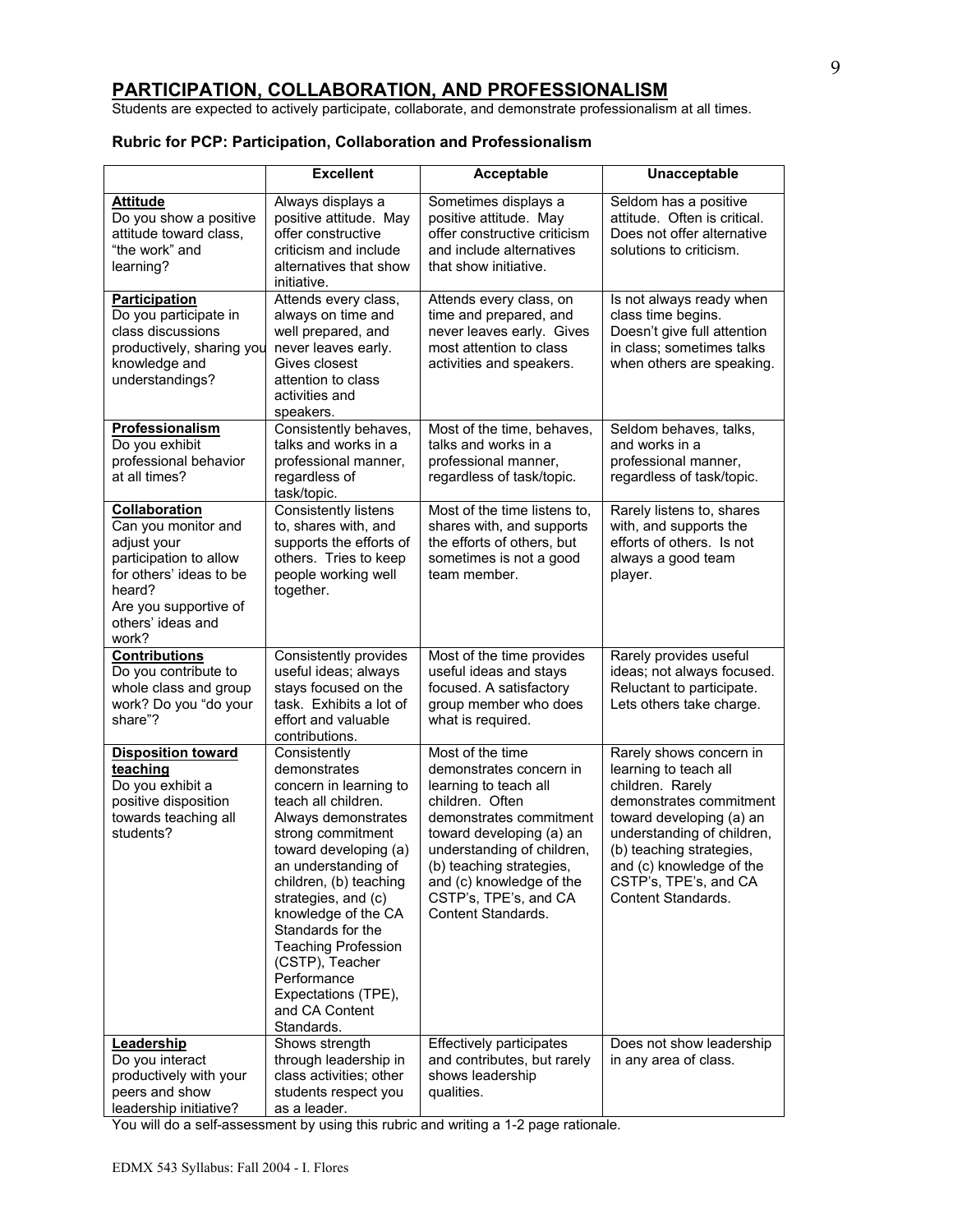| <b>TEST 1: LANGUAGE</b><br><b>STRUCTURE</b><br><b>AND</b><br><b>FIRST-AND SECOND-</b><br><b>LANGUAGE DEVELOPMENT</b>                               | <b>TEST 2: METHODOLOGY</b><br>OF BILINGUAL, ENGLISH<br><b>LANGUAGE DEVELOPMENT,</b><br><b>AND</b><br><b>CONTENT INSTRUCTION</b>   | <b>TEST 3:</b><br><b>CULTURE</b><br><b>AND</b><br><b>CULTURAL DIVERSITY</b>                             |
|----------------------------------------------------------------------------------------------------------------------------------------------------|-----------------------------------------------------------------------------------------------------------------------------------|---------------------------------------------------------------------------------------------------------|
| I. Language Structure and<br>Use:<br><b>Universals and Differences</b><br>(including the structure of<br>English)                                  | I. Theories and Methods of<br><b>Bilingual Education</b>                                                                          | I. The Nature of Culture                                                                                |
| A. The sound systems of<br>language (phonology)                                                                                                    | A. Foundations                                                                                                                    | A. Definitions of culture                                                                               |
| <b>B.</b> Word formation (morphology)                                                                                                              | <b>B.</b> Organizational models: What<br>works for whom?                                                                          | <b>B.</b> Perceptions of culture                                                                        |
| C. Syntax *                                                                                                                                        | C. Instructional strategies *                                                                                                     | C. Intragroup differences (e.g.,<br>ethnicity, race, generations,<br>and micro-cultures)                |
| <b>D.</b> Word meaning (semantics) *                                                                                                               | II. Theories and Methods for<br><b>Instruction In and Through</b><br><b>English</b>                                               | D. Physical geography and its<br>effects on culture                                                     |
| <b>E.</b> Language in context                                                                                                                      | A. Teacher delivery for both<br>English language<br>development and content<br>instruction *                                      | E. Cultural congruence                                                                                  |
| F. Written discourse *                                                                                                                             | <b>B.</b> Approaches with a focus on<br>English language<br>development *                                                         | II. Manifestations of Culture:<br><b>Learning About Students</b>                                        |
| <b>G.</b> Oral discourse *                                                                                                                         | C. Approaches with a focus on<br>content area instruction<br>(specially designed<br>academic instruction<br>delivered in English) | A. What teachers should learn<br>about their students *                                                 |
| H. Nonverbal communication *                                                                                                                       | D. Working with<br>paraprofessionals *                                                                                            | <b>B. How teachers can learn</b><br>about their students *                                              |
| II. Theories and Factors in<br><b>First- and Second-Language</b><br><b>Development</b>                                                             | III. Language and Content<br><b>Area Assessment</b>                                                                               | C. How teachers can use what<br>they learn about their<br>students (culturally<br>responsive pedagogy)* |
| A. Historical and current theories<br>and models of language<br>analysis that have implications<br>for second-language<br>development and pedagogy | A. Purpose                                                                                                                        | <b>III. Cultural Contact</b>                                                                            |
| <b>B.</b> Psychological factors<br>affecting first- and second-<br>language development                                                            | B. Methods *                                                                                                                      | A. Concepts of cultural contact                                                                         |
| C. Socio-cultural factors<br>affecting first- and second-<br>language development                                                                  | <b>C.</b> State mandates                                                                                                          | <b>B.</b> Stages of individual cultural<br>contact                                                      |
| D. Pedagogical factors affecting<br>first- and second-language<br>development *                                                                    | D. Limitations of assessment<br>$\star$                                                                                           | <b>C.</b> The dynamics of prejudice                                                                     |
| E. Political factors affecting first-<br>and second-language<br>development                                                                        | E. Technical concepts *                                                                                                           | <b>D.</b> Strategies for conflict<br>resolution                                                         |

# **SB 2042 – Authorization to Teach English Learners Competencies**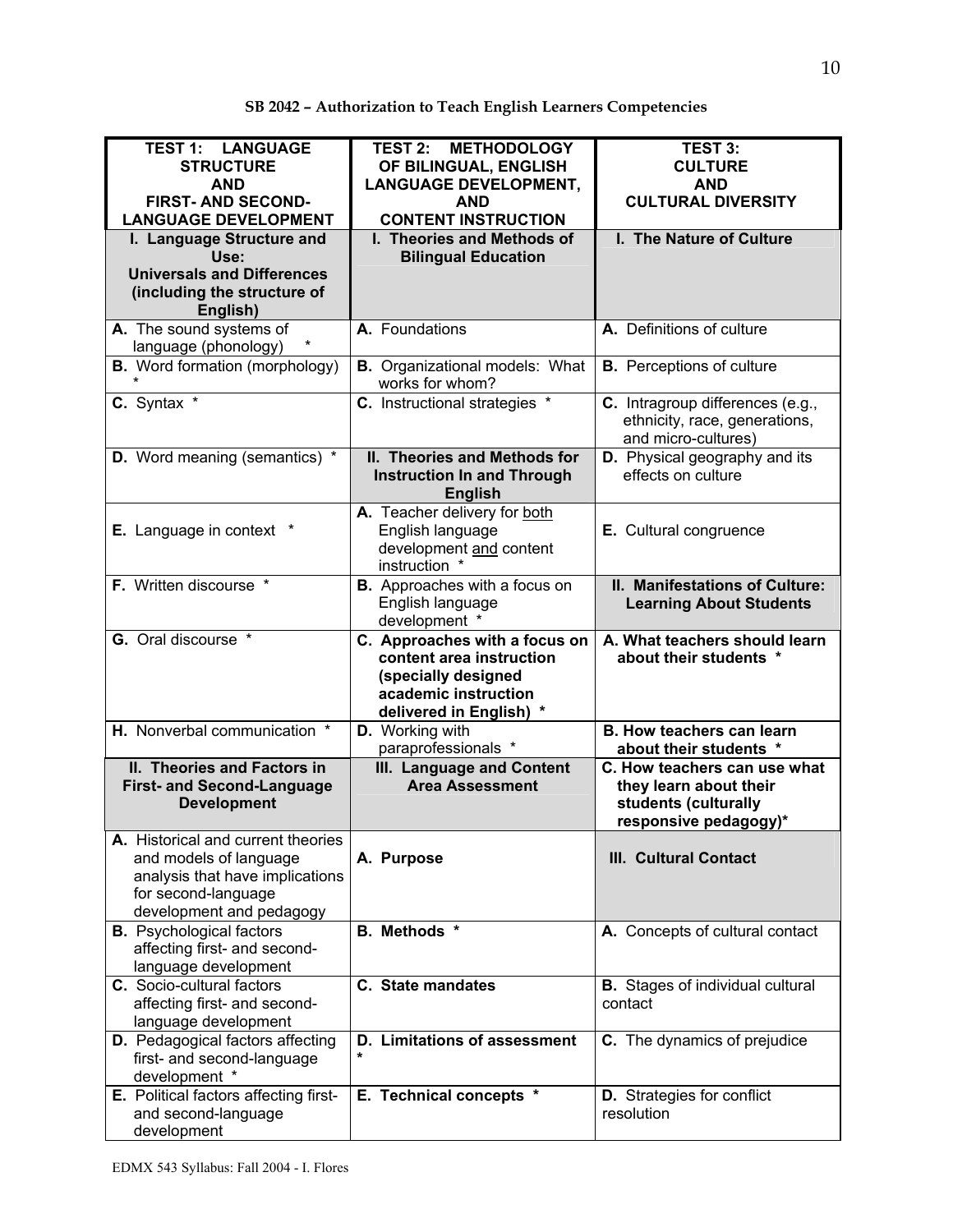# **Curriculum Review Assignment**  EDMX 543

|                           |                       | <b>Nearly</b>        |                      |                      |
|---------------------------|-----------------------|----------------------|----------------------|----------------------|
|                           | Developing            | <b>Meets</b>         | <b>Meets</b>         | <b>Exceeds</b>       |
| <b>TPE 1, 1a</b>          | Candidate's           | Candidate's          | Candidate's          | Candidate's          |
| Subject Specific          | analysis of the       | analysis of the      | analysis of the      | analysis of the      |
| Pedagogical skills        | curriculum will       | curriculum will      | curriculum will      | curriculum will      |
| for MS Teaching           | demonstrate little to | demonstrate some     | demonstrate          | demonstrate          |
| Assignment                | no understanding of   | understanding of     | considerable         | exceptional          |
| (Teaching                 | how to teach the      | how to teach the     | understanding of     | understanding of     |
| Mathematics in a          | state adopted         | state adopted        | how to teach the     | how to teach the     |
| MS Assignment)            | academic content      | academic content     | state adopted        | state adopted        |
|                           | standard in           | standard in          | academic content     | academic content     |
|                           | mathematics.          | mathematics.         | standard in          | standard in          |
|                           |                       |                      | mathematics.         | mathematics.         |
| TPE <sub>4</sub>          | Candidate's           | Candidate's          | Candidate's          | Candidate's          |
| <b>Making Content</b>     | analysis of the       | analysis of the      | analysis of the      | analysis of the      |
| Accessible                | curriculum will       | curriculum will      | curriculum will      | curriculum will      |
|                           | demonstrate little to | demonstrate some     | demonstrate          | demonstrate          |
|                           | no understanding in   | understanding in     | considerable         | exceptional          |
|                           | the use of            | the use of           | understanding in     | understanding in     |
|                           | pedagogical           | pedagogical          | the use of           | the use of           |
|                           | strategies that will  | strategies that will | pedagogical          | pedagogical          |
|                           | provide all students  | provide all students | strategies that will | strategies that will |
|                           | access to the         | access to the        | provide all students | provide all students |
|                           | mathematics           | mathematics          | access to the        | access to the        |
|                           | curriculum.           | curriculum           | mathematics          | mathematics          |
|                           |                       |                      | curriculum           | curriculum           |
| TPE 6, 6a, 6b             | Candidate's           | Candidate's          | Candidate's          | Candidates's         |
| Developmentally           | analysis of the       | analysis of the      | analysis of the      | analysis of the      |
| Appropriate               | curriculum will       | curriculum will      | curriculum will      | curriculum will      |
| <b>Teaching Practices</b> | demonstrate little to | demonstrate some     | demonstrate          | demonstrate          |
| in Grades K-3 & 4-        | no understanding in   | understanding in     | considerable         | exceptional          |
| 8                         | the use of            | the use of           | understanding in     | understanding in     |
|                           | developmentally       | developmentally      | the use of           | the use of           |
|                           | appropriate           | appropriate          | developmentally      | developmentally      |
|                           | teaching practices.   | teaching practices   | appropriate          | appropriate          |
|                           |                       |                      | teaching practices   | teaching practices   |

Secondary TPE's for this Assignment

- $\triangleright$  TPE 9 Instructional Planning
- $\triangleright$  TPE 10 Instructional Time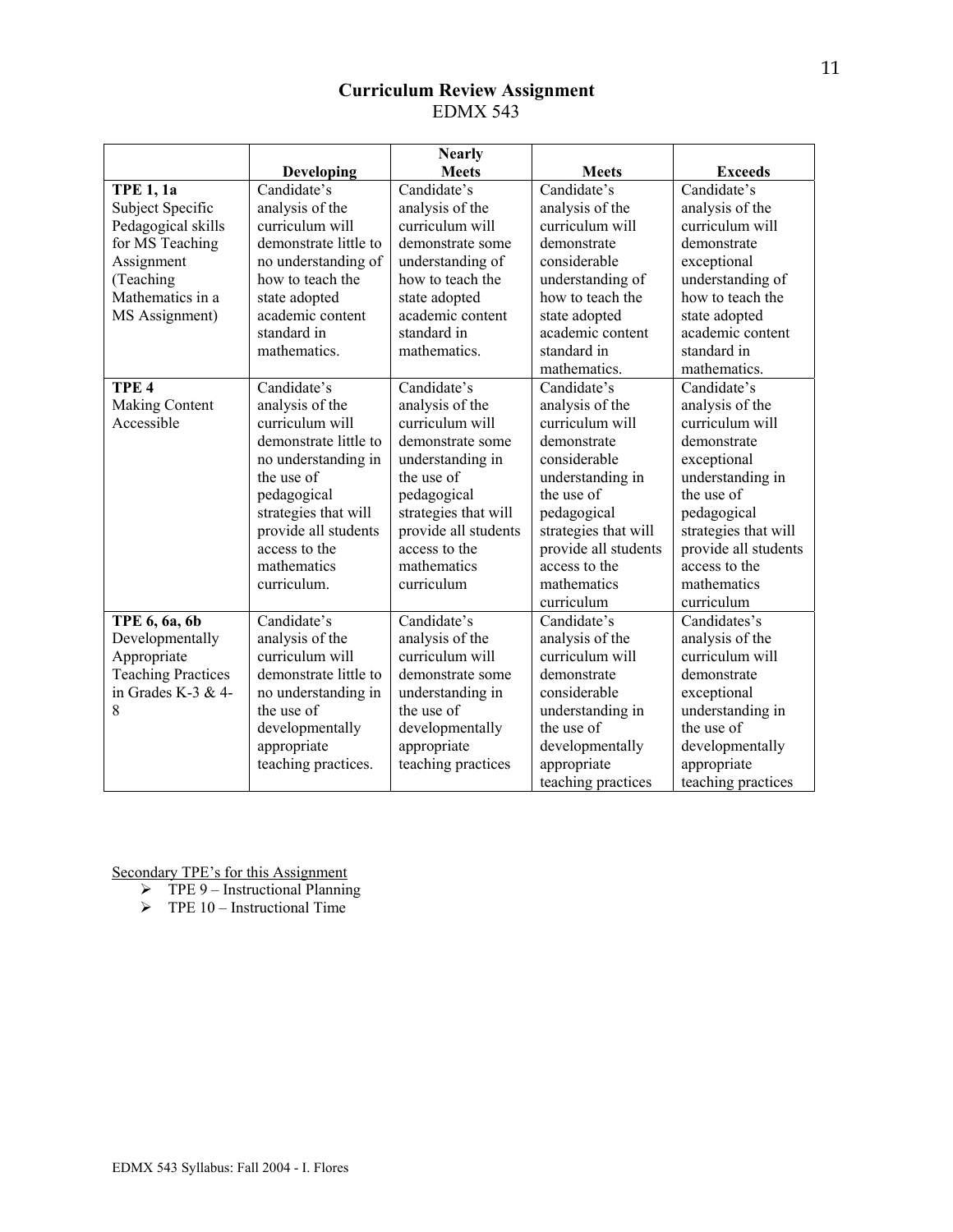# **Lesson Presentation Assignment**  EDMX 543

|                       |                      | <b>Nearly</b>        |                      |                      |
|-----------------------|----------------------|----------------------|----------------------|----------------------|
|                       | Developing           | <b>Meets</b>         | <b>Meets</b>         | <b>Exceeds</b>       |
| <b>TPE 1, 1a</b>      | Candidates' lesson   | Candidates' lesson   | Candidates' lesson   | Candidates' lesson   |
| Subject Specific      | plan and             | plan and             | plan and             | plan and             |
| Pedagogical skills    | presentation         | presentation         | presentation         | presentation         |
| for MS Teaching       | demonstrates little  | demonstrates some    | demonstrates         | demonstrates         |
| Assignment            | to no                | understanding of     | considerable         | exceptional          |
| (Teaching             | understanding of     | how to teach the     | understanding of     | understanding of     |
| Mathematics in a      | how to teach the     | state adopted        | how to teach the     | how to teach the     |
| Multiple Subject      | state adopted        | academic content     | state adopted        | state adopted        |
| Assignment)           | academic content     | standard in          | academic content     | academic content     |
|                       | standard in          | mathematics          | standard in          | standard in          |
|                       | mathematics          |                      | mathematics          | mathematics          |
| TPE <sub>4</sub>      | Candidates' lesson   | Candidates' lesson   | Candidates' lesson   | Candidates' lesson   |
| <b>Making Content</b> | plan and             | plan and             | plan and             | plan and             |
| Accessible            | presentation will    | presentation will    | presentation will    | presentation will    |
|                       | demonstrate little   | demonstrate some     | demonstrate          | demonstrate          |
|                       | to no                | understanding in     | considerable         | exceptional          |
|                       | understanding in     | the use of           | understanding in     | understanding in     |
|                       | the use of           | pedagogical          | the use of           | the use of           |
|                       | pedagogical          | strategies that will | pedagogical          | pedagogical          |
|                       | strategies that will | provide all students | strategies that will | strategies that will |
|                       | provide all students | access to the        | provide all students | provide all students |
|                       | access to the        | mathematics          | access to the        | access to the        |
|                       | mathematics          | curriculum           | mathematics          | mathematics          |
|                       | curriculum           |                      | curriculum           | curriculum           |
| TPE 6, 6a, 6b         | Candidates' lesson   | Candidates' lesson   | Candidates' lesson   | Candidates' lesson   |
| Developmentally       | plan and             | plan and             | plan and             | plan and             |
| Appropriate           | presentation will    | presentation will    | presentation will    | presentation will    |
| Teaching              | demonstrate little   | demonstrate some     | demonstrate          | demonstrate          |
| Practices - Grades    | to no                | understanding in     | considerable         | exceptional          |
| $K-3 & 4-8$           | understanding in     | the use of           | understanding in     | understanding in     |
|                       | the use of           | developmentally      | the use of           | the use of           |
|                       | developmentally      | appropriate          | developmentally      | developmentally      |
|                       | appropriate          | teaching practices.  | appropriate          | appropriate          |
|                       | teaching practices.  |                      | teaching practices.  | teaching practices.  |

Secondary TPE's for this Assignment

- ¾ TPE 2 Monitoring Student Learning During Instruction
- $\triangleright$  TPE 5 Student Engagement
- $\triangleright$  TPE 9 Instructional Planning
- $\triangleright$  TPE 10 Instructional Time
- $\triangleright$  TPE 11 Social Environment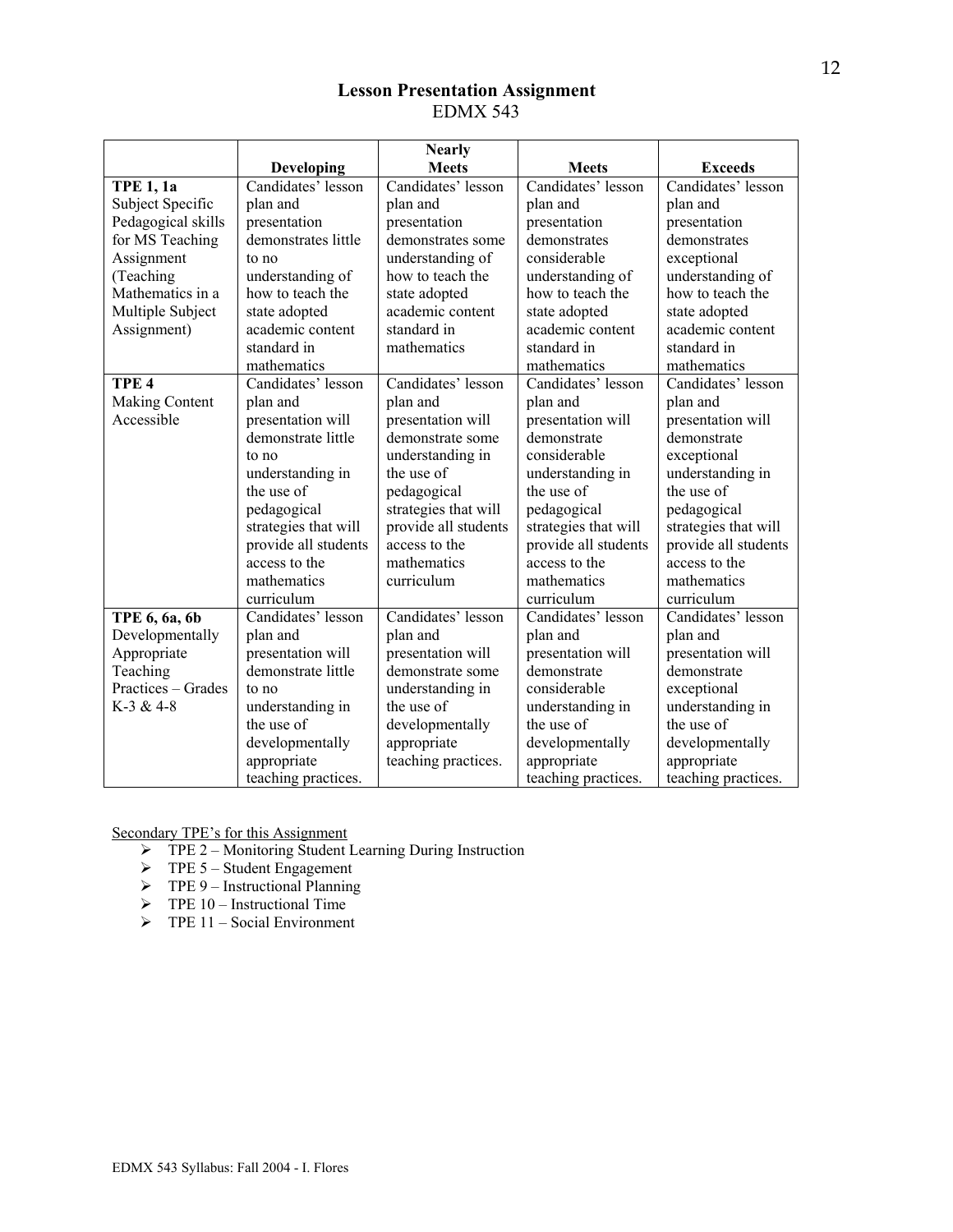# **Lesson Resources Assignment**  EDMX 543

|                  |                    | <b>Nearly</b>      |                    |                    |
|------------------|--------------------|--------------------|--------------------|--------------------|
|                  | <b>Developing</b>  | <b>Meets</b>       | <b>Meets</b>       | <b>Exceeds</b>     |
| TPE <sub>4</sub> | Candidates'        | Candidates'        | Candidates'        | Candidates'        |
| Making Content   | resources and      | resources and      | resources and      | resources and      |
| Accessible       | descriptions will  | descriptions will  | descriptions will  | descriptions will  |
|                  | demonstrate little | demonstrate some   | demonstrate        | demonstrate        |
|                  | to no              | understanding of   | considerable       | exceptional        |
|                  | understanding of   | how instructional  | understanding of   | understanding of   |
|                  | how instructional  | resources can help | how instructional  | how instructional  |
|                  | resources can help | provide all        | resources can help | resources can help |
|                  | provide all        | students with      | provide all        | provide all        |
|                  | students with      | access to a        | students with      | students with      |
|                  | access to a        | balanced and       | access to a        | access to a        |
|                  | balanced and       | comprehensive      | balanced and       | balanced and       |
|                  | comprehensive      | curriculum.        | comprehensive      | comprehensive      |
|                  | curriculum.        |                    | curriculum.        | curriculum.        |

Secondary TPE's for this Assignment

- ¾ TPE 1a Subject-Specific Pedagogical Skills for MS Teaching Assignments (Teaching Mathematics in a MS Assignment)
- $\triangleright$  TPE 5 Student Engagement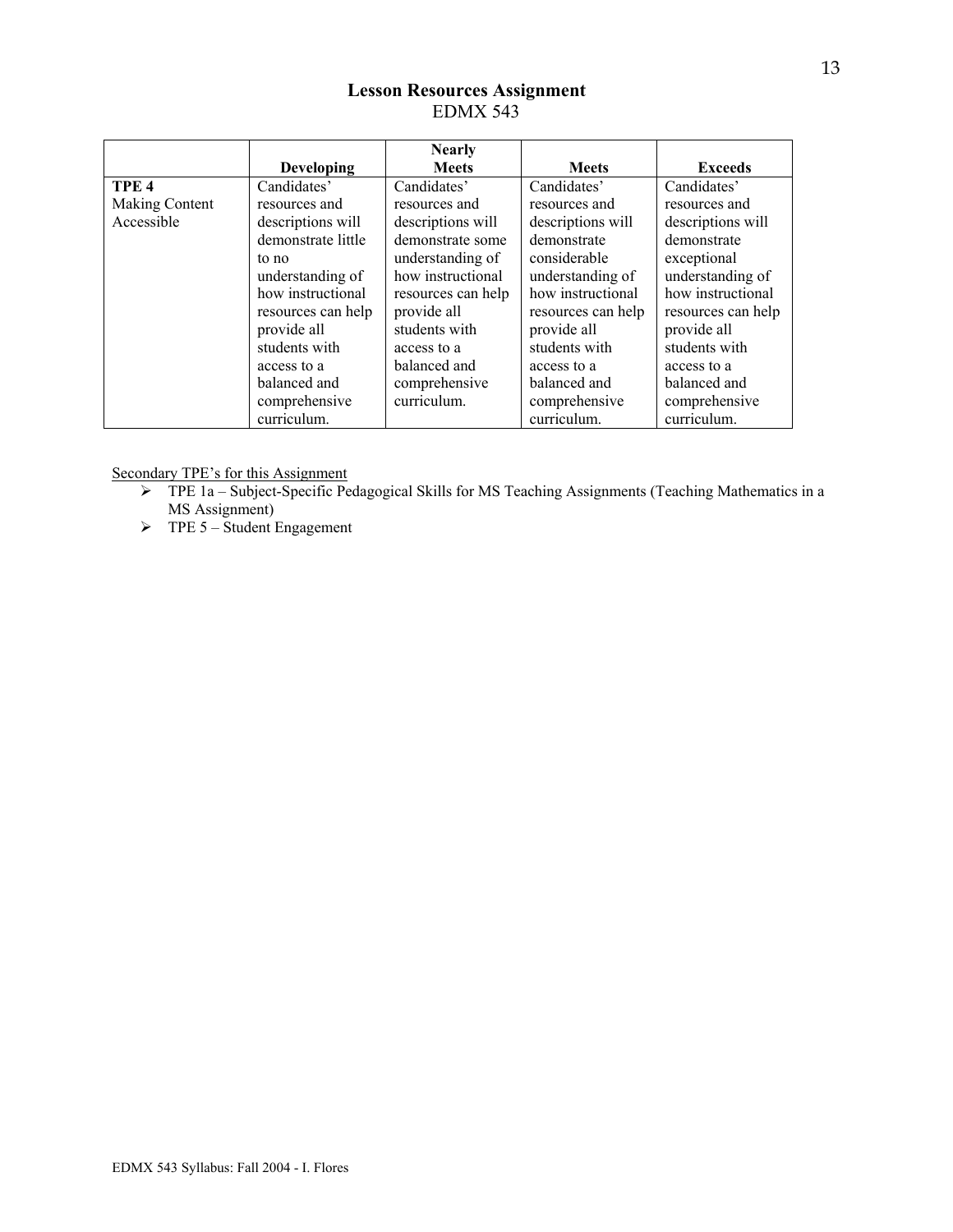# **Student Interviews Assignment**  EDMX 543

|                         |                        | <b>Nearly</b>         |                       |                       |
|-------------------------|------------------------|-----------------------|-----------------------|-----------------------|
|                         | <b>Developing</b>      | <b>Meets</b>          | <b>Meets</b>          | <b>Exceeds</b>        |
| <b>TPE 1, 1a</b>        | Candidate's            | Candidate's           | Candidate's           | Candidate's           |
| Subject Specific        | assessment and         | assessment and        | assessment and        | assessment and        |
| Pedagogical             | recommendations        | recommendations       | recommendations       | recommendations       |
| skills for MS           | from the student       | from the student      | from the student      | from the student      |
| Teaching                | interview              | interview             | interview             | interview             |
| Assignment              | demonstrates little to | demonstrates some     | demonstrates          | demonstrates          |
| (Teaching               | no understanding of    | understanding of how  | considerable          | exceptional           |
| Mathematics in a        | how to teach the state | to teach the state    | understanding of how  | understanding of how  |
| Multiple Subject        | adopted academic       | adopted academic      | to teach the state    | to teach the state    |
| Assignment)             | content standard in    | content standard in   | adopted academic      | adopted academic      |
|                         | mathematics            | mathematics           | content standard in   | content standard in   |
|                         |                        |                       | mathematics           | mathematics           |
| TPE <sub>2</sub>        | Candidate's            | Candidate's           | Candidate's           | Candidate's           |
| Monitoring              | assessment and         | assessment and        | assessment and        | assessment and        |
| <b>Student Learning</b> | recommendations        | recommendations       | recommendations       | recommendations       |
| During                  | from the student       | from the student      | from the student      | from the student      |
| Instruction             | interview              | interview             | interview             | interview             |
|                         | demonstrates little to | demonstrates some     | demonstrates          | demonstrates          |
|                         | no understanding of    | understanding of how  | considerable          | exceptional           |
|                         | how to monitor         | to monitor student    | understanding of how  | understanding of how  |
|                         | student learning and   | learning and how to   | to monitor student    | to monitor student    |
|                         | how to effectively     | effectively make use  | learning and how to   | learning and how to   |
|                         | make use of this       | of this information   | effectively make use  | effectively make use  |
|                         | information when       | when teaching.        | of this information   | of this information   |
|                         | teaching.              |                       | when teaching.        | when teaching.        |
| TPE <sub>3</sub>        | Candidate              | Candidate             | Candidate             | Candidate             |
| Interpretation          | demonstrates little to | demonstrates some     | demonstrates          | demonstrates          |
| and Use of              | no understanding of    | understanding of how  | considerable          | exceptional           |
| Assessments             | how to effectively     | to effectively assess | understanding of how  | understanding of how  |
|                         | assess students'       | students' content     | to effectively assess | to effectively assess |
|                         | content knowledge      | knowledge through     | students' content     | students' content     |
|                         | through the use of     | the use of student    | knowledge through     | knowledge through     |
|                         | student interviews.    | interviews.           | the use of student    | the use of student    |
|                         |                        |                       | interviews.           | interviews.           |
|                         |                        |                       |                       |                       |
| TPE <sub>4</sub>        | Candidate's            | Candidate's           | Candidate's           | Candidate's           |
| Making Content          | recommendations        | recommendations       | recommendations       | recommendations       |
| Accessible              | from the student       | from the student      | from the student      | from the student      |
|                         | interview              | interview             | interview             | interview             |
|                         | demonstrates little to | demonstrates some     | demonstrates          | demonstrates          |
|                         | no understanding in    | understanding in the  | considerable          | exceptional           |
|                         | the use of             | use of pedagogical    | understanding in the  | understanding in the  |
|                         | pedagogical            | strategies that will  | use of pedagogical    | use of pedagogical    |
|                         | strategies that will   | provide all students  | strategies that will  | strategies that will  |
|                         | provide all students   | access to the         | provide all students  | provide all students  |
|                         | access to the          | mathematics           | access to the         | access to the         |
|                         | mathematics            | curriculum            | mathematics           | mathematics           |
|                         | curriculum             |                       | curriculum            | curriculum            |

Secondary TPE's for this Assignment

- $\triangleright$  TPE 5 Student Engagement
- $\triangleright$  TPE 6, 6a, 6b Developmentally Appropriate Practices in Grades K-3 & Grades 4-8.
- $\triangleright$  TPE 8 Learning about Students
- $\triangleright$  TPE 9 Instructional Planning

14